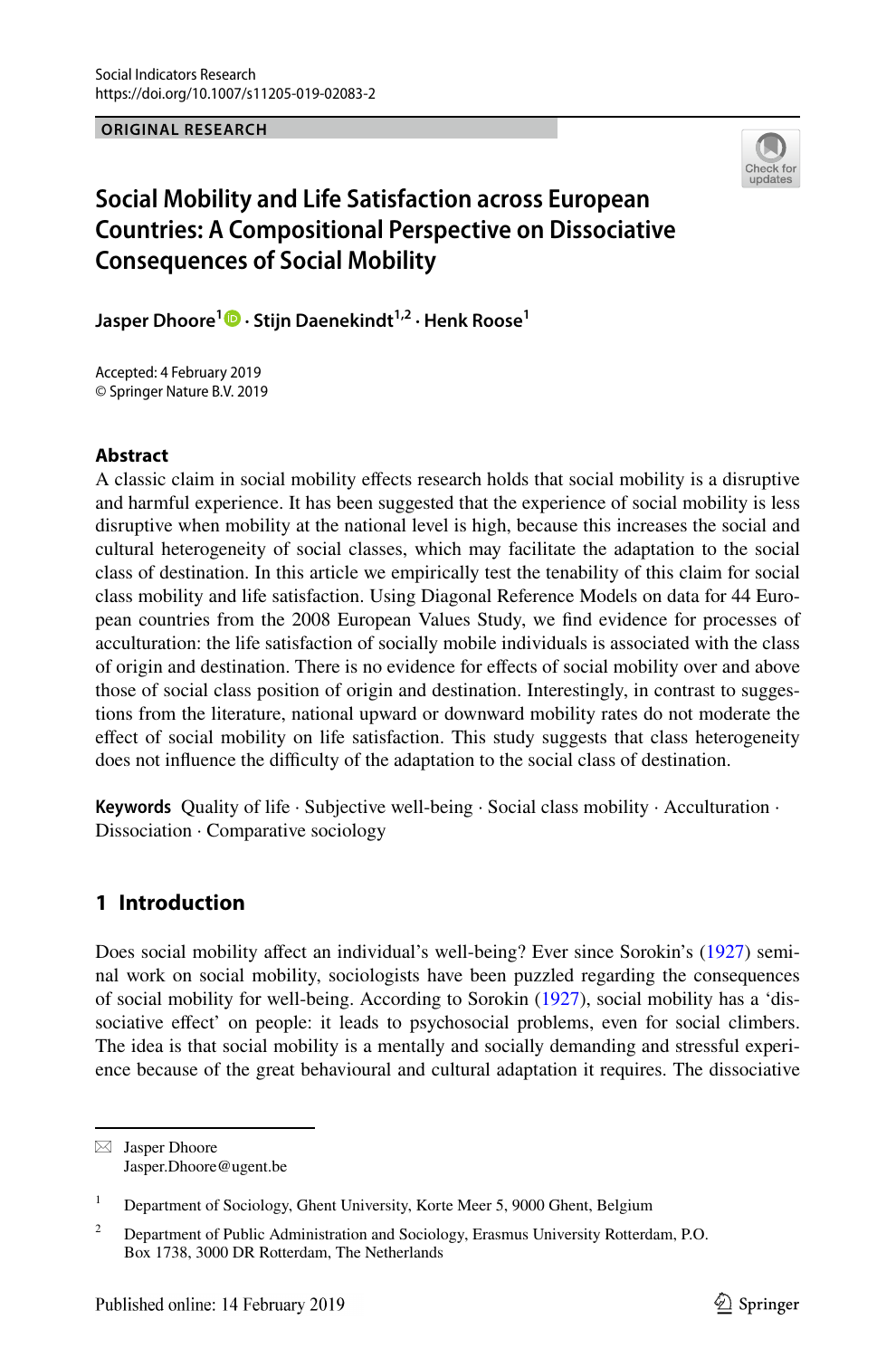consequences of social mobility may be refected in a person's well-being, and more specifically in his/her satisfaction with life (Marshall and Firth [1999](#page-14-0); Zang and de Graaf [2016](#page-15-1)). Life satisfaction is an overall evaluation of someone's life (Diener et al. [1999](#page-13-0); Myers and Diener [1995\)](#page-14-1). Sorokin's dissociative thesis portrays social mobility as a disruptive life event (Ellis and Lane [1967](#page-14-2)), the degree of disruption of which may be reflected in someone's evaluation of his/her life and life events. Sorokin [\(1927](#page-15-0)) also emphasizes that social mobility leads to psychological strain and psychological problems. Given that life satisfaction is strongly correlated with a dimension of distress, namely depression (Headey et al. [1993\)](#page-14-3), these problems may also be refected in a person's dissatisfaction with his/her life. In addition, previous studies have successfully employed life satisfaction as an indicator for dissociation (e.g., Hadjar and Samuel [2015](#page-14-4); Schuck and Steiber [2018\)](#page-15-2).

The dissociative hypothesis is receiving renewed attention, as indicated by a growing number of recent articles on this issue (e.g., Daenekindt [2017](#page-13-1); Houle [2011](#page-14-5); Houle and Martin [2011;](#page-14-6) Präg and Richards [2018;](#page-15-3) Zang and de Graaf [2016;](#page-15-1) Zhao et al. [2017](#page-15-4)); but in general, these studies present little evidence for Sorokin's dissociative hypothesis. Apart from some exceptions (see Hadjar and Samuel [2015](#page-14-4); Marshall and Firth [1999](#page-14-0); Schuck and Steiber [2018\)](#page-15-2), most previous studies focus on single countries to examine the dissociative efects of social mobility, thereby disregarding the role of the *context.* As various authors suggest that the consequences of social mobility will be more pronounced in certain contexts (e.g., Germani [1966](#page-14-7); Goldthorpe [1987](#page-14-8); Kessin [1971\)](#page-14-9), the lack of focus on context is surprising. The dissociative efects of social mobility may be dependent upon national social mobility rates. Socially mobile individuals can transfer some of the social and cultural characteristics of their social position of origin into their destination class (Germani [1966](#page-14-7); Goldthorpe [1987;](#page-14-8) see also Sorokin [1927](#page-15-0)). Therefore, high mobility rates can decrease class diferences and thus reduce the detrimental consequences of needing to adapt to the new position (Germani [1966](#page-14-7)). According to Goldthorpe [\(1987](#page-14-8)) high mobility rates may also ease the integration of the socially mobile within their new social class by providing the socially mobile with plenty of opportunities for social relationships with other people who have experienced a similar mobility trajectory. This protects the mobile from experiencing social marginality and social isolation.

In this article we investigate (1) if social mobility afects life satisfaction, and (2) if this relationship depends on the rates of upward and downward social mobility at the national level. This study can contribute to research on mobility efects by shedding light on the role the national context plays for the consequences of social mobility on well-being.

### **2 Theoretical Background**

#### **2.1 Dissociative Hypothesis**

The theoretical perspective which considers social mobility as a disruptive and detrimental event is called the 'dissociative hypothesis' (Ellis and Lane [1967\)](#page-14-2). This perspective has its origins in the classic work of Sorokin [\(1927](#page-15-0)), who saw social mobility as an individual's move out of a familiar social environment into a new context that demands adaptation to diferent social behavior and norms. The incongruent social worlds require from the socially mobile individual extensive behavioural and cultural adjustments that are often so demanding that "their nervous systems crumble under the burden of the great strains required of them" (Sorokin [1927](#page-15-0), p. 515), eventually leading to psychological strain and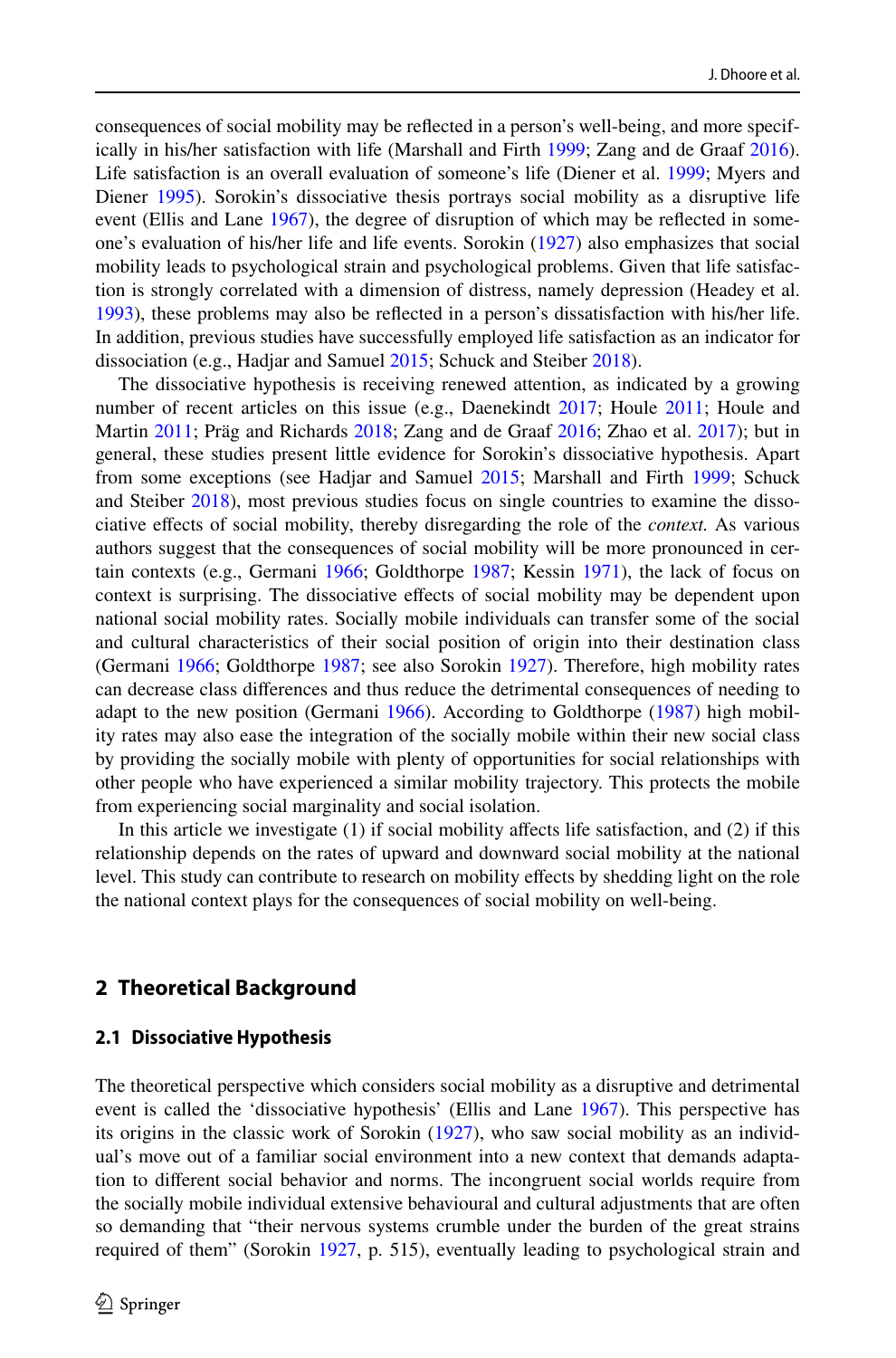mental illness. He also claims that social mobility increases social isolation and loneliness, because the socially mobile are disconnected from the social ties of their class of origin and lack the integration in the class of destination that would allow them to develop new intimate social ties, rendering them as "lonely as a socially unattached atom" (Sorokin [1927,](#page-15-0) p. 523). Sorokin [\(1927](#page-15-0)) claims that social mobility thus results in a range of psychological and social problems that may have detrimental consequences for a person's wellbeing. Considering that both upward and downward mobility imply a disconnection from the social position of origin and an attachment to an unfamiliar position, any change of social positions will provoke these detrimental consequences (Houle [2011](#page-14-5)).

#### **2.2 An Alternative Perspective: The Acculturation Hypothesis**

While social mobility is a harmful experience from the perspective of Sorokin's [\(1927](#page-15-0)) dissociative hypothesis, Blau's ([1956\)](#page-13-2) acculturation hypothesis provides an alternative perspective to the consequences of social mobility, in which a persons' well-being is shaped by social class of origin and destination, rather than by social mobility per se. From this perspective social mobility merely involves a process of acculturation to the values and lifestyle typical for the social position of destination (Blau [1956;](#page-13-2) see also Jackman [1972](#page-14-10)). However, because the socially mobile may still experience some infuences of the conditions of their original social class, both origin *and* destination have some infuence on the socially mobile (Blau [1956\)](#page-13-2). Empirical research demonstrates greater well-being in higher socio-economic positions (e.g., Stansfeld et al. [1998](#page-15-5)). Therefore, the well-being of the downwardly mobile may be better than that of people in their destination class, but may be worse than the well-being of those in their class of origin. Similarly, the well-being of the upwardly mobile may be worse than those in their destination class, but may be better than people in their class of origin.

### **2.3 Empirical Research on the Dissociative Thesis**

Early empirical research on the dissociative hypothesis is characterized by mixed fndings (Ashford [1990\)](#page-13-3), with some research supporting the dissociative hypothesis (e.g., Ellis and Lane [1967;](#page-14-2) Hollingshead et al. [1954\)](#page-14-11), and others rejecting it (e.g., Tumin and Collins [1959\)](#page-15-6). These initial quantitative investigations of the dissociative and acculturation hypotheses have been hampered by methodological barriers (Houle [2011\)](#page-14-5). One of the major methodological obstacles has been to accurately separate the efect of social mobility per se from the efects of social class of origin and destination (Sobel [1981,](#page-15-7) [1985](#page-15-8)). It was only with the development of diagonal reference models (DRMs), a statistical technique designed by Sobel ([1981\)](#page-15-7), that it became possible to isolate mobility efects from class effects (see also van der Waal et al. [2017\)](#page-15-9). This methodological development has greatly stimulated and enriched research on social mobility, as DRMs allow researchers to include mobility as an independent variable and to successfully investigate the efects of social mobility on a whole range of outcomes, such as political attitudes (e.g., Daenekindt et al. [2018](#page-13-4); Nieuwbeerta et al. [2000\)](#page-15-10), attitudes towards ethnic minorities (e.g., Tolsma et al. [2009\)](#page-15-11), cultural tastes and aesthetic preferences (e.g., Daenekindt and Roose [2013,](#page-13-5) [2014](#page-13-6)), and health (e.g., Missinne et al. [2015](#page-14-12); van der Waal et al. [2017](#page-15-9)).

Recent studies that have applied DRMs on intergenerational social mobility fnd little support for Sorokin's dissociative hypothesis (e.g., Daenekindt [2017;](#page-13-1) Houle and Martin [2011;](#page-14-6) Präg and Richards [2018;](#page-15-3) Zang and de Graaf [2016](#page-15-1); Zhao et al. [2017\)](#page-15-4). For instance, in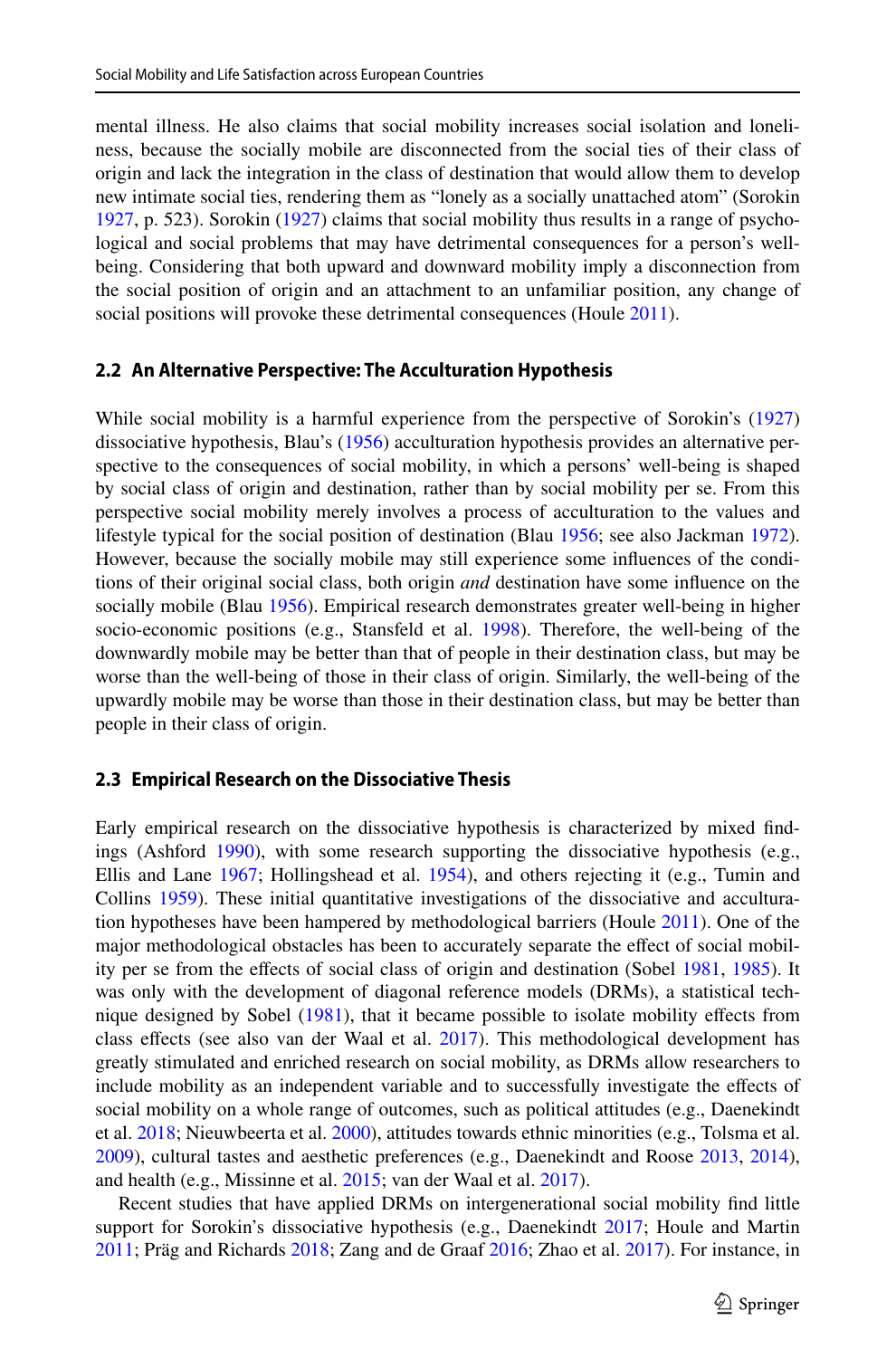a study on intergenerational social class mobility and psychological distress in the United States, Houle and Martin ([2011\)](#page-14-6) fnd no evidence for dissociative efects of upward or downward social class mobility. They fnd that men who are upwardly mobile out of the farming class experience less psychological distress than immobile individuals. In a recent study on intergenerational educational mobility in Belgium, Daenekindt ([2017\)](#page-13-1) fnds some evidence for the dissociative efects of downward mobility, but not for upward mobility. Downwardly mobile individuals are shown to experience more social disorientation and more utilitarian individualism than immobile individuals. Upward social mobility is even associated with a lower level of utilitarian individualism. Studies that investigate the consequences of intergenerational social mobility on happiness also provide little evidence for Sorokin's dissociative thesis. For example, Zang and de Graaf [\(2016](#page-15-1)) fnd that intergenerational status rank mobility is not associated with happiness. Zhao et al.  $(2017)$  $(2017)$  find similar results: upward and downward intergenerational social class mobility have no efect on happiness over and above those of social class of origin and destination. However, it is important to note that the studies from Zang and de Graaf [\(2016](#page-15-1)) and Zhao et al. [\(2017](#page-15-4)) both focus on the consequences of social mobility in China. Generalizations to the European context are risky.

The subjective experience of social mobility has also been investigated by scholars that use qualitative methods. A well-known example is Goldthorpe's [\(1987](#page-14-8)) work in which he uses life history notes to investigate how intergenerational social class mobility is experienced by British men. His results show that upwardly and downwardly mobile men do not experience their social mobility trajectory as socially and psychologically stressful. This rather optimist account of social mobility is contradicted by the results of other qualitative studies (e.g., Friedman [2016](#page-14-13); Lubrano [2004;](#page-14-14) Newman [1988](#page-15-12)). For example, in his recent qualitative study on intergenerational upward social class mobility in the United Kingdom, Friedman [\(2016](#page-14-13)) underlines the complex, ambivalent and often emotionally difficult experience of social mobility. Another example is a qualitative study on intragenerational down-ward occupational mobility in the United States by Newman [\(1988](#page-15-12)). She points at the psychologically and socially damaging impact that sliding down the occupational ladder has.

Although the dissociative consequences of social mobility have recently received increasing attention, cross-national comparisons of these efects are scarce. An exception is a study from Marshall and Firth ([1999\)](#page-14-0) in ten countries on satisfaction with diferent life domains. They fnd no evidence for efects of social class mobility. Another cross-national study, by Hadjar and Samuel [\(2015](#page-14-4)), compares the consequences of social class mobility for life satisfaction in the United Kingdom and Switzerland. These authors fnd dissociative efects of upward mobility only in the United Kingdom, however, they do not control for social class of origin, so the efect of upward mobility may be overestimated. A third exception is a study by Schuck and Steiber ([2018\)](#page-15-2) on the impact of intergenerational educational social mobility on life satisfaction. In their study they fnd that social mobility only afects life satisfaction in countries in Continental Europe. These authors argue that this is because the maintenance of social status is an important component of the social identity of people in Continental Europe. However, these results only apply to respondents aged 25–34 in 18 European countries. Generalizations to broader populations are risky.

#### **2.4 Importance of National Mobility Rates**

Goldthorpe [\(1985](#page-14-15)) distinguishes two diferent perspectives from which social mobility has traditionally been approached: a hierarchical approach and a social class approach. These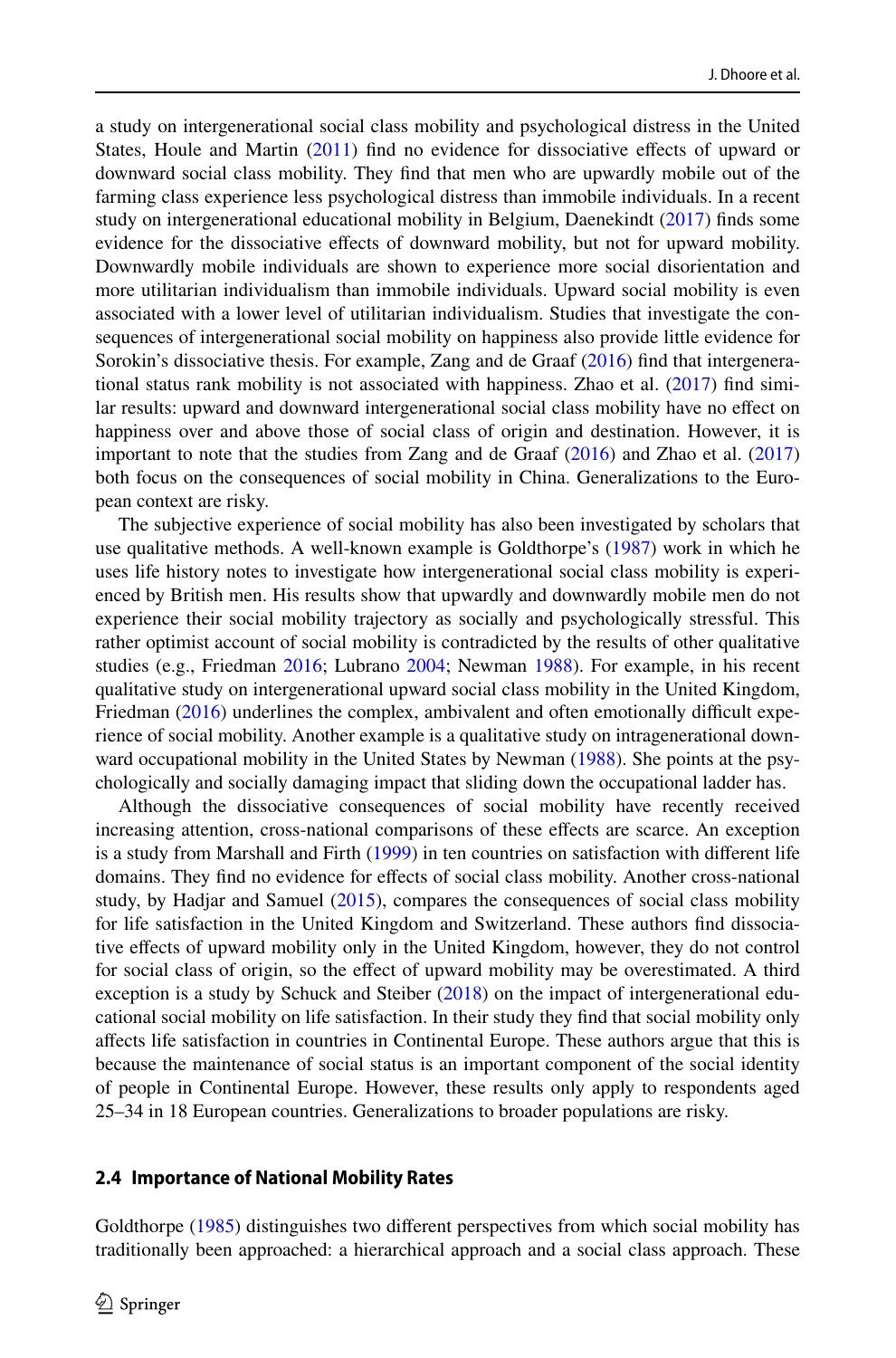perspectives difer in terms of the context in which they defne social mobility. These perspectives have their origins in the frst mobility studies from the nineteenth century. In the former approach social mobility is defned in the context of a social hierarchy. In this approach social groups are vertically ordered on a hierarchy based on a stratifying principle such as prestige or status. This hierarchy is measured using a continuous scale (Ganzeboom et al. [1992\)](#page-14-16). In the latter approach social mobility is defned in the context of a class structure (Goldthorpe [1985](#page-14-15)), and individuals are categorized into social classes based on their "relationships within labour markets and production units" (Erikson and Goldthorpe [1992](#page-14-17), p. 29). Erikson and Goldthorpe ([1992\)](#page-14-17) argue that occupations that hold a similar position on hierarchical scales often have little in common except for their position on this single stratifying principle. Within a class approach on the other hand, it is assumed that members of a social class are to a certain extent homogeneous and diferent from members of other classes (Erikson and Goldthorpe [1992;](#page-14-17) see also Ganzeboom et al. [1992\)](#page-14-16). The criteria used to defne the homogeneity of the class members depend on the specifc class scheme that is employed (Ganzeboom et al. [1992\)](#page-14-16). A central concern of research that employs a social class approach is the infuence that social mobility has for the homogeneous composition and stability of social classes (Erikson and Goldthorpe [1985\)](#page-14-18).

A focus on the composition of social classes provides a good starting point to theoretically frame how upward and downward mobility at the national level may afect the individual dissociative consequences of social mobility. In a compositional interpretation of social classes, the socio-cultural traits of a social class are considered to be the sum of the characteristics of its members (de Graaf et al. [1995\)](#page-13-7). From this compositional interpretation of social classes it follows that the infow of people from diferent class origins can infuence the socio-cultural distinctiveness of a social class (Germani [1966;](#page-14-7) Goldthorpe [1987\)](#page-14-8). For instance, Goldthorpe ([1987,](#page-14-8) p. 344) argues that when new class members are recruited from diferent social class origins, the internal socio-cultural homogeneity of the recruiting class decreases, because the socially mobile "carry the normative and relational patterns of their class origins into their class of destination". So, social mobility shapes the socio-cultural composition of social classes.

Empirical research presents evidence for the infuence of social mobility on the social and cultural distinctiveness of social positions. For example, in his study on class mobility in Britain, Goldthorpe [\(1987](#page-14-8)) points at the reduced socio-cultural distinctiveness of the service class because of high rates of upward mobility from diferent class origins. This was not the case for the working class that was characterized by a homogeneous demographic identity because of homogeneous class recruitment patterns. In his study on the existence of classes in the United States, Kingston [\(2000](#page-14-19)) finds that the American class system is characterized by a social heterogeneity in every social class. In a study on social mobility and cultural consumption, van Eijck [\(1999](#page-15-13)) suggests that the association between social status and cultural consumption weakens because of the infow of people with diferent social origins into the group of the more highly educated.

Several scholars link the composition of social classes to the consequences of social mobility, and argue that high social mobility rates diminish the detrimental consequences of social mobility (e.g., Germani [1966;](#page-14-7) Goldthorpe [1987;](#page-14-8) Kessin [1971](#page-14-9)). This attenuation of the consequences of social mobility via class heterogeneity may be caused by two similar mechanisms. Firstly, according to Germani [\(1966](#page-14-7)), an increased socio-cultural heterogeneity in social classes may reduce social class diferences. He suggests that the adjustment to the receiving social class will be more conductive to dissociative consequences in societies in which a high degree of discontinuity exists between social classes, in contrast to societies in which class boundaries are blurred. Given that a central assumption of Sorokin's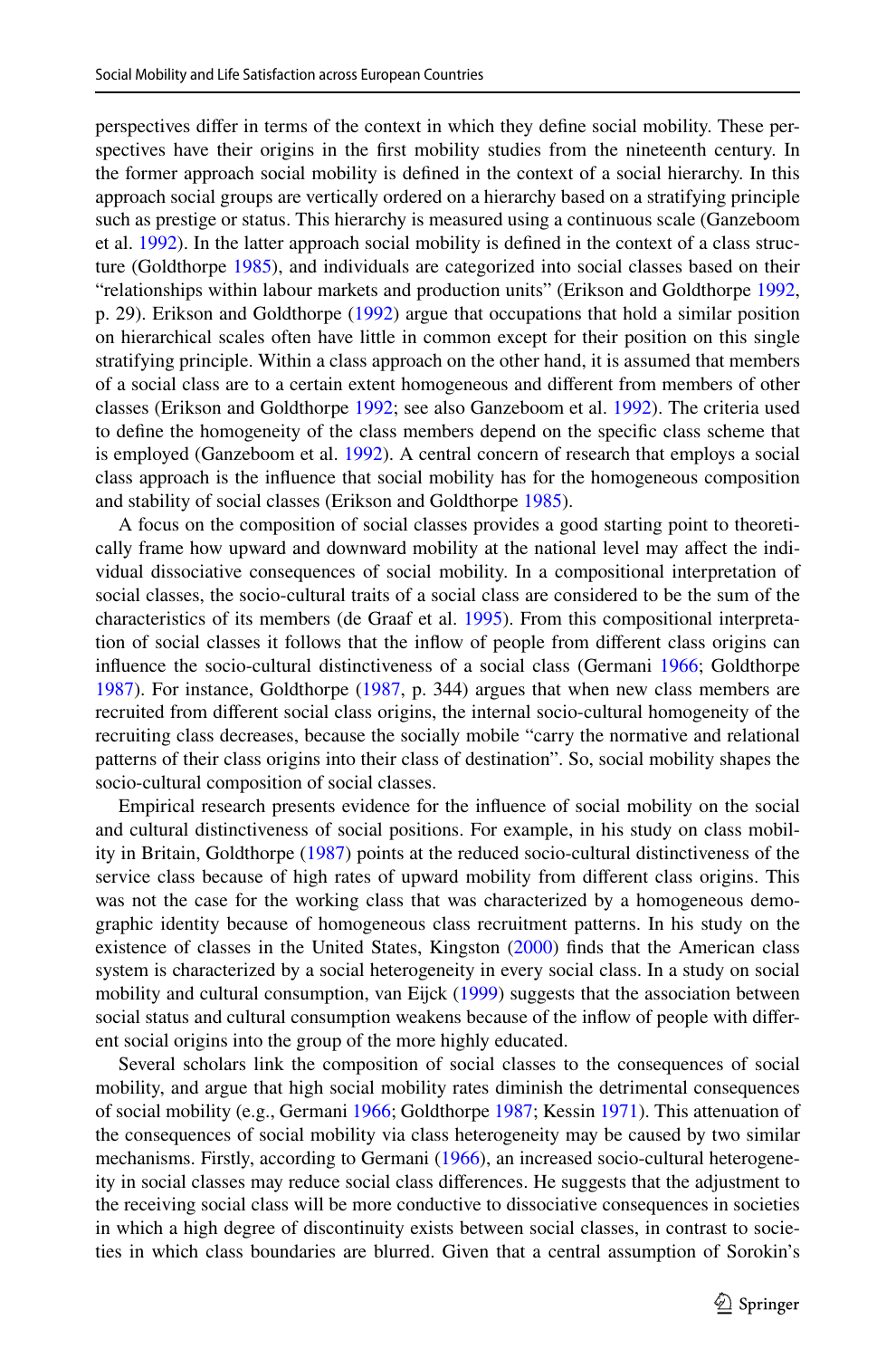([1927\)](#page-15-0) dissociative hypothesis is that social positions are characterized by distinctive behavior, habits and ideas, and that it is the discrepancy between these cultural traits of social classes that cause adaptation problems, the adaptation to the new social position may indeed be less challenging when social classes are less distinct because of high mobility rates.

A second and similar way that high mobility rates and the accompanying class heterogeneity may diminish the dissociative consequences of social mobility is by providing the mobile with plenty of opportunities to form social relationships with others who have had a similar mobility trajectory in their class of destination. This is suggested by Goldthorpe ([1987\)](#page-14-8) in his assessment of social mobility and social isolation. Goldthorpe [\(1987](#page-14-8), pp. 199–200) explains his lack of evidence for upward social mobility as a dissociative event that leads to social isolation and social marginality by suggesting that "in present-day Britain the upwardly mobile at least are sufficiently numerous, as a component of the service class, to be able to provide each other ample possibilities for relations of sociability, even supposing it to be the case that they encounter difficulty in forming such relations with members of the service-class core." Thus, high mobility rates into the destination classes of the socially mobile may provide them with plenty of opportunities to form relationships with people who have experienced a similar mobility trajectory. This may prevent the socially mobile from becoming socially isolated. We may also cautiously interpret this idea as a suggestion that an adaptation to the traits of the 'core characteristics' of a social class is not a necessary prerequisite for the mobile to be well-integrated in the class of destination, because he/she is sufficiently surrounded by people with a cultural background similar to his/her own.

Various authors (e.g., Germani [1966](#page-14-7); Goldthorpe [1987;](#page-14-8) Kessin [1971\)](#page-14-9) suggest that the societal context will afect the consequences of social mobility, however, as described above, recent cross-national investigations of the dissociative consequences of social mobility are scarce. In this study we will do a cross-national comparison across European countries. More specifcally, we will empirically test the claim that the dissociative consequences of social mobility are dependent on national mobility rates.

#### **2.5 Hypotheses**

Based on our theoretical framework we have several expectations. On the individual level we distinguish two alternative hypotheses. As previously described, Sorokin ([1927\)](#page-15-0) views social mobility as a detrimental event. Life satisfaction captures a person's subjective evaluation of his/her life (Diener et al. [1999;](#page-13-0) Myers and Diener [1995\)](#page-14-1). The detrimental experience of social mobility may be part of this evaluation and may thus afect a person's life satisfaction. Therefore, in line with Sorokin's dissociative thesis, we hypothesize that *the experience of upward and downward mobility leads to a lower level of life satisfaction* (hypothesis 1). Following Blau's acculturation thesis, we expect that *the life satisfaction of the socially mobile is associated with their social position of origin and destination* (hypothesis 2).

We expect that the extent to which social mobility has dissociative efects will depend on national social mobility rates. High rates of national social mobility can increase the social and cultural heterogeneity within social classes. This may ease the social and cultural adaptation to the social class of destination. Because we study social classes from a compositional perspective, and because upward and downward social mobility are both uniquely related to the social class origins of members in diferent destination classes, we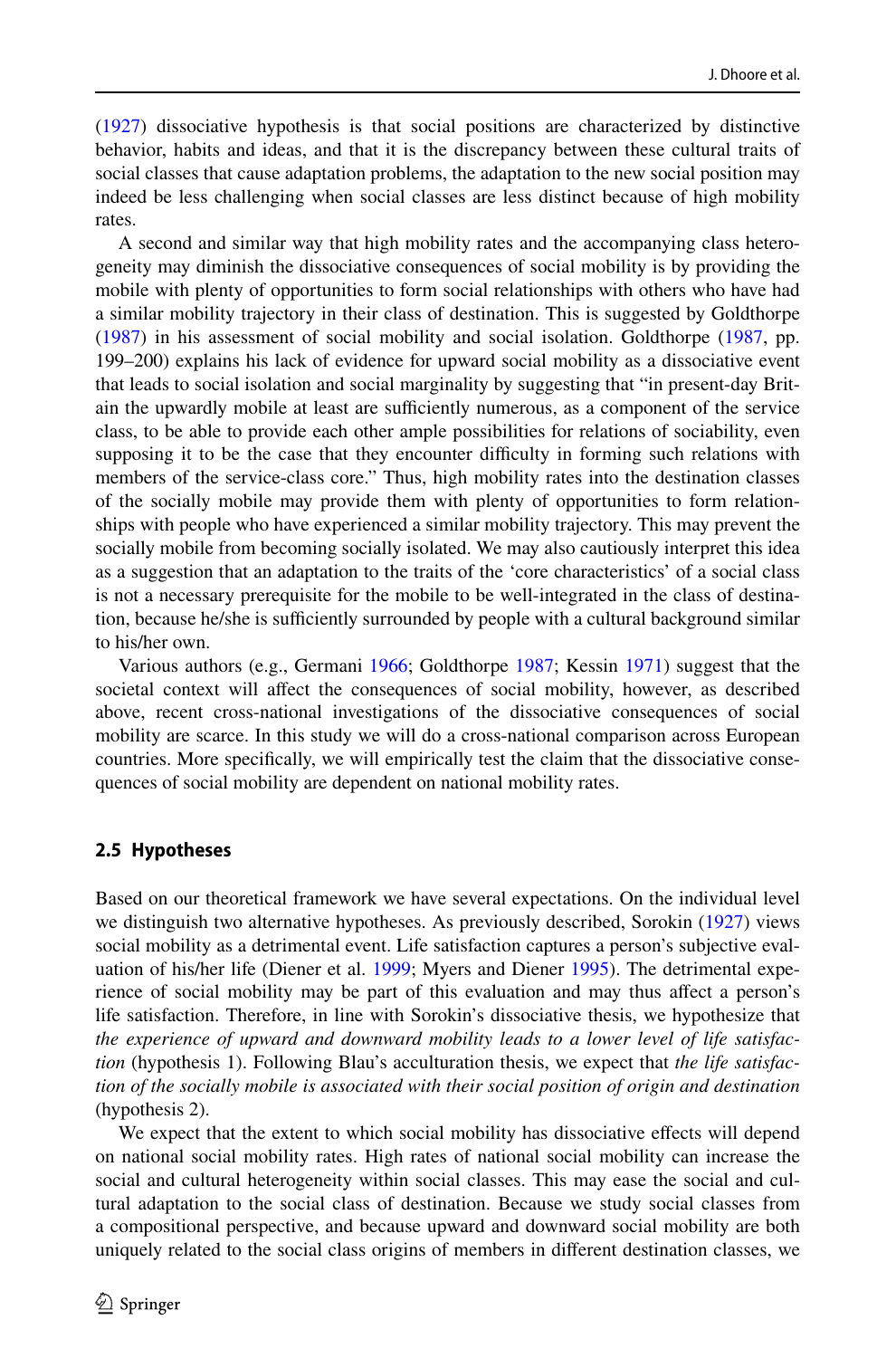make diferent hypotheses for the infuence of national upward and national downward mobility rates. Because upward mobility transfers social and cultural elements of the origin classes of the upwardly mobile to the destination classes of the upwardly mobile, we expect that *upward mobility will have a greater dissociative impact on life satisfaction in countries with lower rates of upward mobility* (hypothesis 3). Because downward mobility transfers social and cultural elements of the origin classes of the downwardly mobile to their destination classes, we expect that *downward mobility will have a greater dissociative impact on life satisfaction in countries with lower rates of downward mobility* (hypothesis 4).

# **3 Data and Methods**

### **3.1 Data**

This study employs cross-national data from the fourth wave of the European Values Study 2008 (EVS [2016\)](#page-14-20). The EVS 2008 contains detailed information on subjective well-being and on the social class position of respondents and their parents. The EVS 2008 covers 46 countries/regions in Europe. For most countries a random probability sample of about 1500 individuals aged 18 and over was selected. Response rates range from 24.5% in Great-Britain to 88.4% in Montenegro (Brislinger et al. [2011\)](#page-13-8). Northern Cyprus and Northern Ireland are omitted from the analyses because of small sample sizes. The analyses are based on respondents aged 30 and over. This restriction was chosen because respondents aged 30 and over are more likely to have reached occupational maturity (Erikson and Goldthorpe [1992\)](#page-14-17). Respondents with missing values on the included variables are also omitted from the analyses. This results in a final sample of  $36,960$  individuals<sup>[1](#page-6-0)</sup> in 44 European countries.

### **3.2 Measures**

*Life satisfaction* Life satisfaction is the cognitive component of subjective well-being and consists of a global cognitive evaluation of someone's life (Diener et al. [1999;](#page-13-0) Myers and Diener [1995](#page-14-1); see also Andrews and Withey [1976](#page-13-9)). The EVS includes a single-item scale for life satisfaction. Life satisfaction is measured by the question, "All things considered, how satisfed are you with your life as a whole these days?" This question could be answered on a 10-point Likert scale ranging from 1 to 10, from dissatisfed to satisfed. Mean life satisfaction scores at the country level range from 5.349 in Georgia, to 8.383 in Denmark (see Table [1](#page-7-0)).

*Social class position of origin and destination* In line with the conventional approach in social class research (see Goldthorpe [1983](#page-14-21)), social position of origin is measured by the social class position the father of a respondent occupied when the respondent was aged 14. For respondents who lived only with their mother when they were 14, the occupational class position of the mother is taken as the social position of origin. Respondents who were not living with any of their parents when they were aged 14 were not selected for the analyses. Social position of destination is measured by the current occupational class position of a respondent.

<span id="page-6-0"></span> $1$  This sample size refers to the unweighted number of cases.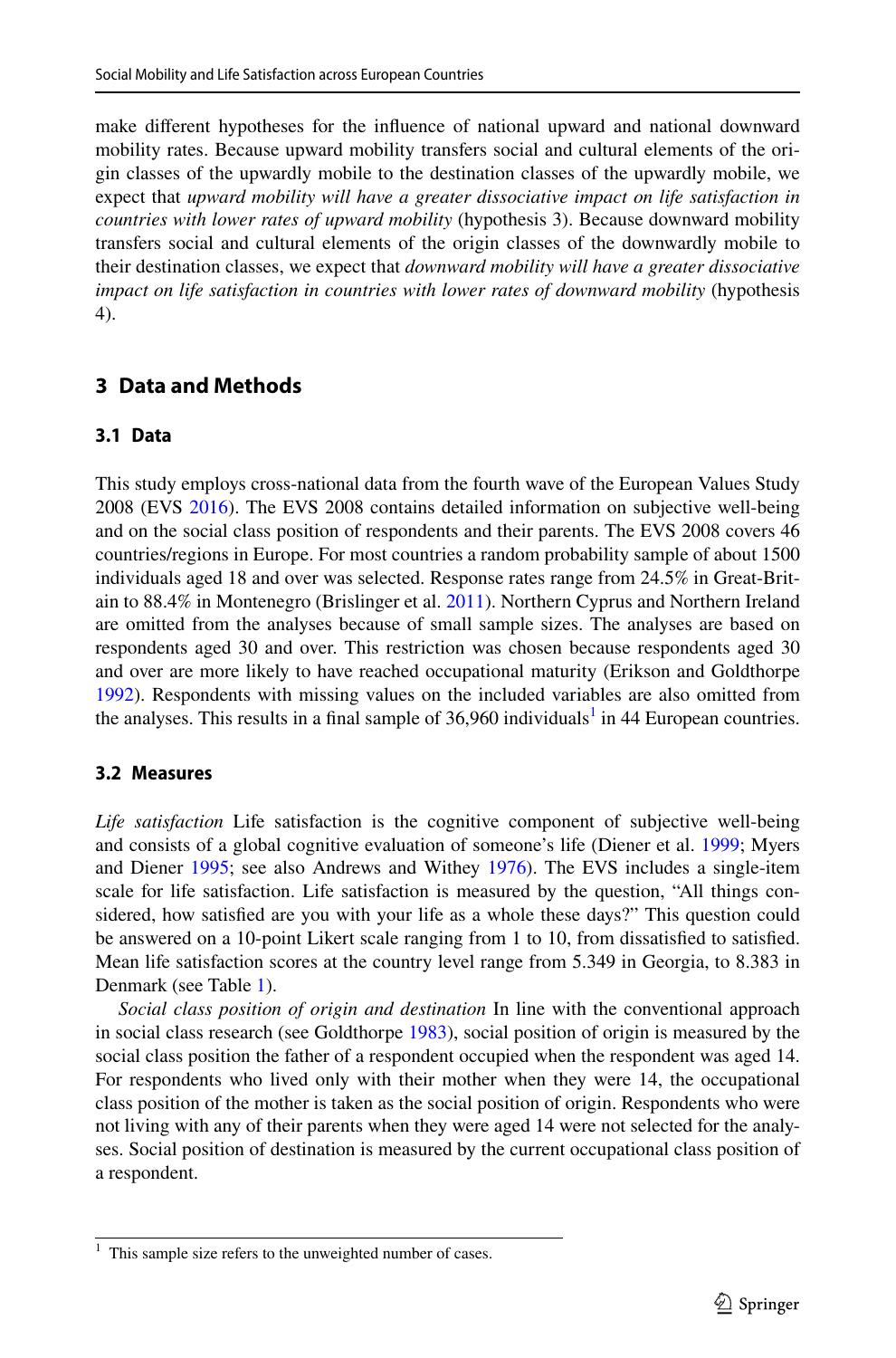<span id="page-7-0"></span>

|  |  | Table 1 Country descriptive statistics |  |
|--|--|----------------------------------------|--|
|--|--|----------------------------------------|--|

| Country                   | Mean life satisfac-<br>tion | % Upward mobility<br>(quarter) | % Downward mobility<br>(quarter) | N    |
|---------------------------|-----------------------------|--------------------------------|----------------------------------|------|
| Albania                   | 6.211                       | 37.950 (2)                     | 14.499 (2)                       | 666  |
| Armenia                   | 5.379                       | 40.310(3)                      | 11.887(1)                        | 782  |
| Austria                   | 7.690                       | 38.713 (2)                     | 12.972(1)                        | 1017 |
| Belgium                   | 7.664                       | 36.232 (2)                     | 16.907(3)                        | 1061 |
| Bosnia and Herzegovina    | 7.157                       | 46.253(4)                      | 14.736(2)                        | 456  |
| Bulgaria                  | 5.588                       | 33.666(1)                      | 13.374(1)                        | 1038 |
| <b>Belarus</b>            | 6.018                       | 42.791 (4)                     | 11.800(1)                        | 765  |
| Croatia                   | 7.129                       | 42.090(4)                      | 12.640(1)                        | 612  |
| Cyprus                    | 7.526                       | 40.511(4)                      | 20.744 (4)                       | 612  |
| Czech Republic            | 7.104                       | 39.410 (3)                     | 12.020(1)                        | 1123 |
| Denmark                   | 8.383                       | 38.214 (2)                     | 18.879(4)                        | 1047 |
| Estonia                   | 6.530                       | 39.601 (3)                     | 15.059(3)                        | 1037 |
| Finland                   | 7.826                       | 45.679 (4)                     | 13.462(2)                        | 759  |
| France                    | 6.992                       | 36.831 (2)                     | 16.443(3)                        | 1055 |
| Georgia                   | 5.349                       | 36.069 (1)                     | 16.053(3)                        | 837  |
| Germany                   | 7.145                       | 41.380 (4)                     | 14.281 (2)                       | 1281 |
| Great-Britain             | 7.514                       | 38.505 (2)                     | 17.740(4)                        | 1054 |
| Greece                    | 6.864                       | 27.500(1)                      | 19.600(4)                        | 875  |
| Hungary                   | 6.172                       | 37.432 (2)                     | 14.724(2)                        | 991  |
| Iceland                   | 8.021                       | 38.061 (2)                     | 22.253(4)                        | 455  |
| Ireland                   | 7.798                       | 42.754 (4)                     | 11.512(1)                        | 510  |
| Italy                     | 7.245                       | 39.045 (3)                     | 14.459 (2)                       | 859  |
| Kosovo                    | 6.976                       | 45.608 (4)                     | 12.839(1)                        | 245  |
| Latvia                    | 6.094                       | 39.269 (3)                     | 17.629(4)                        | 882  |
| Lithuania                 | 6.216                       | 39.178 (3)                     | 12.166(1)                        | 851  |
| Luxembourg                | 7.886                       | 38.436 (2)                     | 16.887(3)                        | 1102 |
| Macedonia                 | 6.851                       | 39.750 (3)                     | 16.696(3)                        | 516  |
| Malta                     | 7.991                       | 32.785 (1)                     | 18.600(4)                        | 927  |
| Moldova                   | 6.423                       | 39.910 (3)                     | 9.281(1)                         | 846  |
| Montenegro                | 7.412                       | 38.832 (3)                     | 16.944(4)                        | 515  |
| Netherlands               | 7.993                       | 37.644 (2)                     | 16.351(3)                        | 1120 |
| Norway                    | 8.119                       | 41.410 (4)                     | 18.301 (4)                       | 768  |
| Poland                    | 7.118                       | 35.648 (1)                     | 16.140(3)                        | 804  |
| Portugal                  | 6.742                       | 35.803(1)                      | 14.887 (2)                       | 902  |
| Romania                   | 6.839                       | 35.743 (1)                     | 14.004(2)                        | 551  |
| <b>Russian Federation</b> | 6.414                       | 35.183(1)                      | 14.106(2)                        | 909  |
| Serbia                    | 6.797                       | 39.338 (3)                     | 17.499(4)                        | 622  |
| Slovak Republic           | 7.294                       | 37.986 (2)                     | 9.151(1)                         | 995  |
| Slovenia                  | 7.594                       | 41.522(4)                      | 14.399 (2)                       | 696  |
| Spain                     | 7.255                       | 32.532(1)                      | 16.129(3)                        | 869  |
| Sweden                    | 7.771                       | 39.366 (3)                     | 16.257(3)                        | 742  |
| Switzerland               | 8.013                       | 42.658(4)                      | 15.229(3)                        | 897  |
| Turkey                    | 6.195                       | 22.013(1)                      | 27.803 (4)                       | 694  |
| Ukraine                   | 5.736                       | 36.161 (1)                     | 14.838(2)                        | 1022 |

Calculations based on weighted data; selected age $> = 30$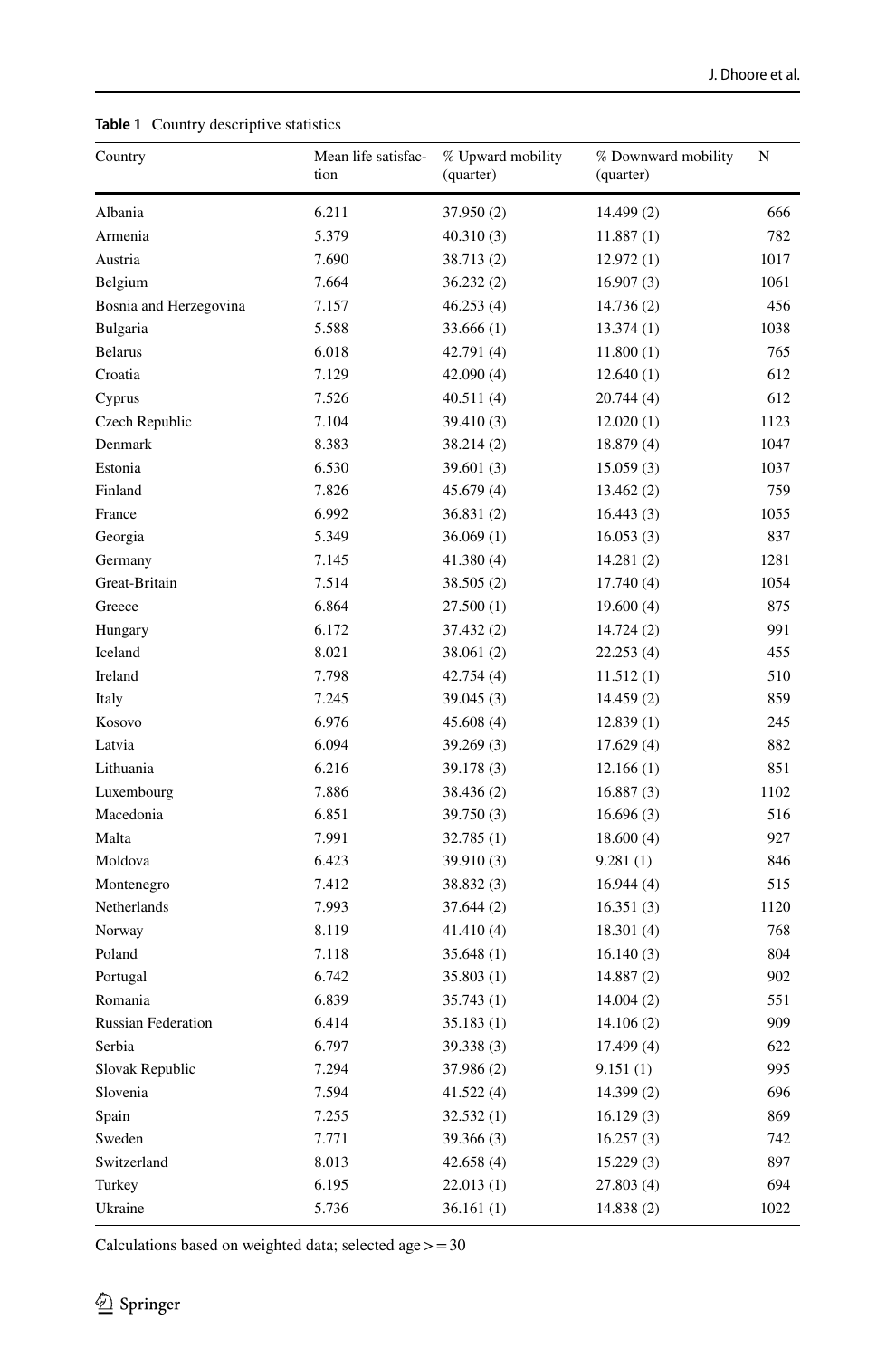The EVS provides an extensive eleven-class version of the well-known EGP-scheme (Erikson and Goldthorpe [1992;](#page-14-17) Erikson et al. [1979\)](#page-14-22). This social class scheme was validated by Evans ([1992\)](#page-14-23) and Evans and Mills [\(1998](#page-14-24)). In Goldthorpe's ([1987\)](#page-14-8) scheme social classes are diferentiated based on the shared market and work situations of their members. In the EVS respondents were allocated to social classes based on information on their ISCO-88 score, employment status, and supervisory status (see Ganzeboom and Treiman [1996](#page-14-25)). To attain sufficient cell frequencies for the statistical analyses we use a three-class collapsed model of the EGP-scheme, which distinguishes between the service class (classes I and II), the intermediate class (classes IIIa, IIIb, IVa, IVb, IVc and V) and the working class (VI, VIIa and VIIb) (Goldthorpe [1987](#page-14-8)).

A difculty associated with an occupation-based measure for social position is that not everyone is active on the labour market (Crompton [1998](#page-13-10); Duke and Edgell [1987](#page-13-11)). For example, some people are unemployed and others, such as older people, may be retired. Duke and Edgell [\(1987](#page-13-11), p. 453) criticize studies that only include people who currently have an occupation for their "restrictive and distorted view of the class structure", because they do not include a large share of the adult population. Marshall et al. [\(1996](#page-14-26)) suggest that the economically inactive are still afected by their previous position within the class structure. They found that the class-related characteristics of the economically active are similar to those of the economically inactive. Therefore the social class position of individuals who were not in paid employment at the time of the interview, but who had worked before, was based on their last paid employment. However, this strategy could not be applied to people who had never had an occupation; consequently, people who had never engaged in any paid employment were excluded from the analyses.

*Intergenerational upward and downward social class mobility* Social class mobility refers to a situation in which an individual occupies a diferent social class position than his parents. We defne upward mobility as mobility from the working class into the intermediate class and from the working class and intermediate class into the service class. We define downward mobility as mobility in the opposite direction.<sup>2</sup> Upward and downward social class mobility are included as dummy variables, with immobility serving as the reference category.

*Upward and downward country level mobility rates* As an indicator for national upward and downward mobility rates the percentages of upward and downwardly mobile individuals at the national level were calculated for each country. Upward mobility rates range from 22.013% in Turkey, to 46.253% in Bosnia and Herzegovina, while downward mobility rates range from 9.151% in Slovak Republic, to 27.803% in Turkey. To facilitate the crossnational comparative analysis we grouped the countries according to their mobility rates. A stratifed approach has already been applied to the cross-national study of the consequences of social mobility in previous research, and proved to be a fruitful way to compare countries when employing DRMs (see Schuck and Steiber [2018](#page-15-2)). In our study countries were categorized into four equal groups using quartiles based on their upward mobility

<span id="page-8-0"></span><sup>&</sup>lt;sup>2</sup> The eleven-class EGP-scheme is not developed as a hierarchical scale (Erikson and Goldthorpe [1992](#page-14-17); Goldthorpe [1987\)](#page-14-8). A strategy to derive the vertical ordering of social classes is by consulting external hierarchical criteria (Erikson and Goldthorpe [1992](#page-14-17), p. 44). We applied this strategy by consulting the mean and median International Socio-Economic Index of occupational status scores (ISEI) for the respondents in each social class of destination (for ISEI see Ganzeboom et al. [1992](#page-14-16)). These results show that our three-class scheme is hierarchically ordered in the following order, from highest to lowest status: (1) service class (mean ISEI=60.22; median ISEI=61.00), (2) intermediate class (mean ISEI=39.54; median  $ISEI = 42.00$ ; working class (mean  $ISEI = 28.61$ ; median  $ISEI = 30.00$ ).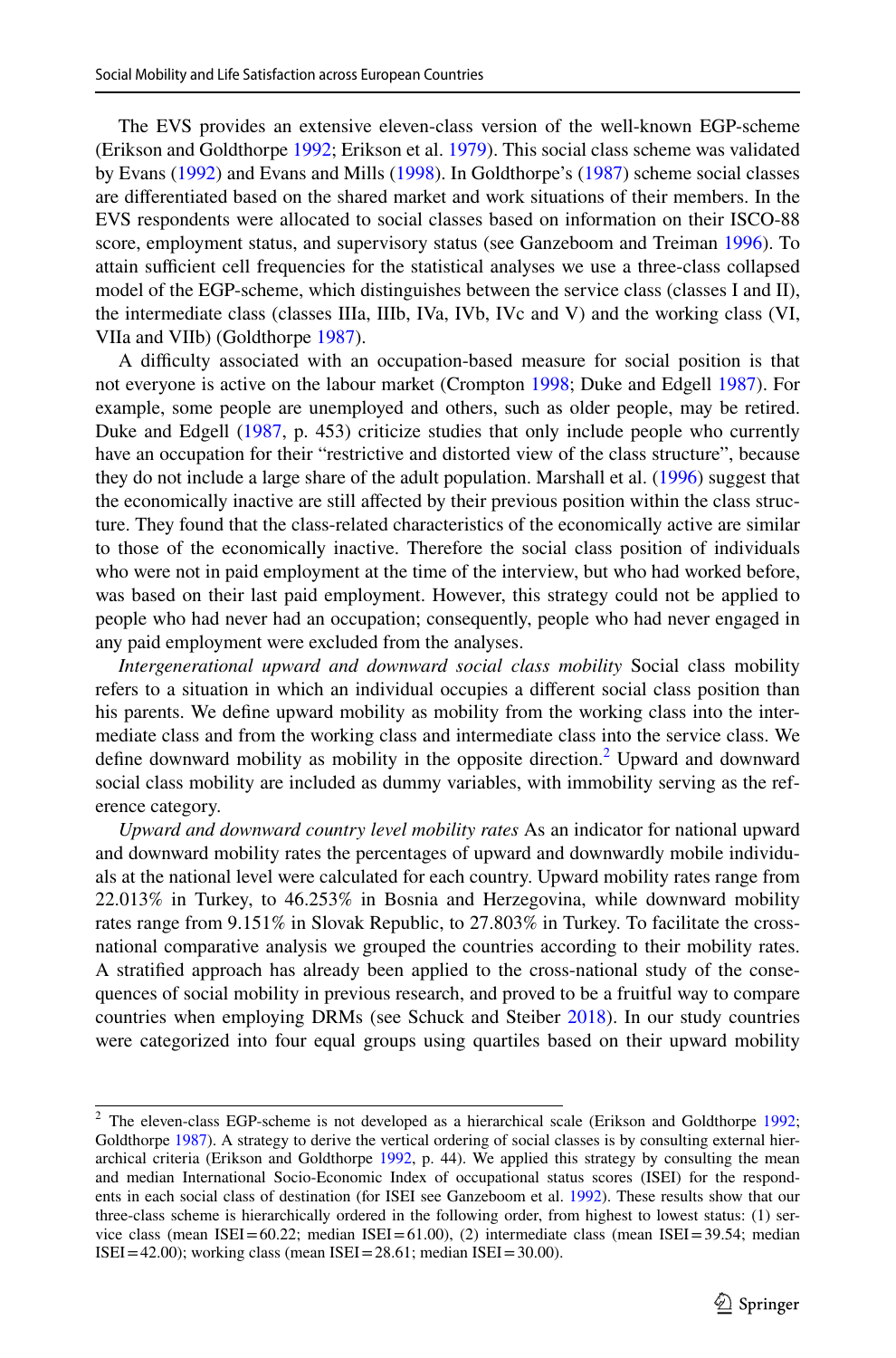rates, and four equal groups using quartiles based on the downward mobility rates of the countries (see Table [1](#page-7-0)).

*Control variables*[3](#page-9-0) We control for employment status using a categorical variable using the following categories: employed (60.5%), unemployed (6.2%), retired/pensioned  $(25.9\%)$ , student  $(0.2\%)$ , keeping house  $(4.9\%)$  and other  $(2.2\%)$ . Gender  $(49.9\%$  male;  $50.1\%$  female) and age (mean=51.55; SD=14.45) are also included in the analyses as control variables.

### **3.3 Methods**

To assess the efects of social mobility we employ DRMs (see Sobel [1981\)](#page-15-7). DRMs are based on the assumption that immobile individuals represent the core characteristics of a social position. Characteristics of socially mobile individuals (individuals in the off-diagonal cells in the mobility table) are modelled as the weighted average of the characteristics of immobile individuals in the origin and destination position (individuals in the associated diagonal cells in the mobility table). The equation of our model is represented as:

$$
Y_{ijk} = p\mu_{ii} + (1 - p)\mu_{jj} + \beta_1 u s m_{ij} + \beta_2 d s m_{ij} + \sum \beta_i x_{ijkl} + e_{ijk}
$$

Where:

 $i =$  social class of origin  $i =$  social class of destination  $k =$  observations  $p$  = weight of origin class  $u$ *sm* = upward social mobility *dsm* = downward social mobility  $l =$  covariates  $e =$ error term

In the equation described above  $Y_{ijk}$  represents the life satisfaction of respondent *k* with social class of origin *i* and social class of destination *j*. The mean life satisfaction scores for class of origin *i* and class of destination *j* are represented by the diagonal values  $\mu_{ii}$ and  $\mu_{ij}$ . The relative salience of these diagonal values for the socially mobile is indicated by the origin (*p*) and destination (1-*p*) weight parameters. So, the *p*-parameter lies in the interval of 0–1 (Sobel [1981](#page-15-7)). A *p*-parameter that is signifcantly greater than 0.5 indicates that the life satisfaction of the socially mobile is mainly infuenced by the social class of origin. When a *p*-parameter is signifcantly less than 0.5, the social position of destination is the most salient (Sobel [1985](#page-15-8)). To test if social mobility has efects *over and above* the relative infuence of origin and destination class, mobility variables for upward (*usm*) and downward social mobility (*dsm*) are added to the model (Sobel [1981](#page-15-7), [1985\)](#page-15-8). By doing this, DRMs align with social mobility theory, which argues that 'one is not entitled to discuss "efects" of mobility (or other status discrepancy measures) until he has established that the apparent efect cannot be due merely to a simple combination of efects of the variables used to defne mobility' (Duncan [1966,](#page-13-12) p. 91). Control variables are added to the model as covariates *(l)*. To investigate the moderating impact of social mobility at the national level,

<span id="page-9-0"></span>All descriptive statistics for the control variables are based on weighted data.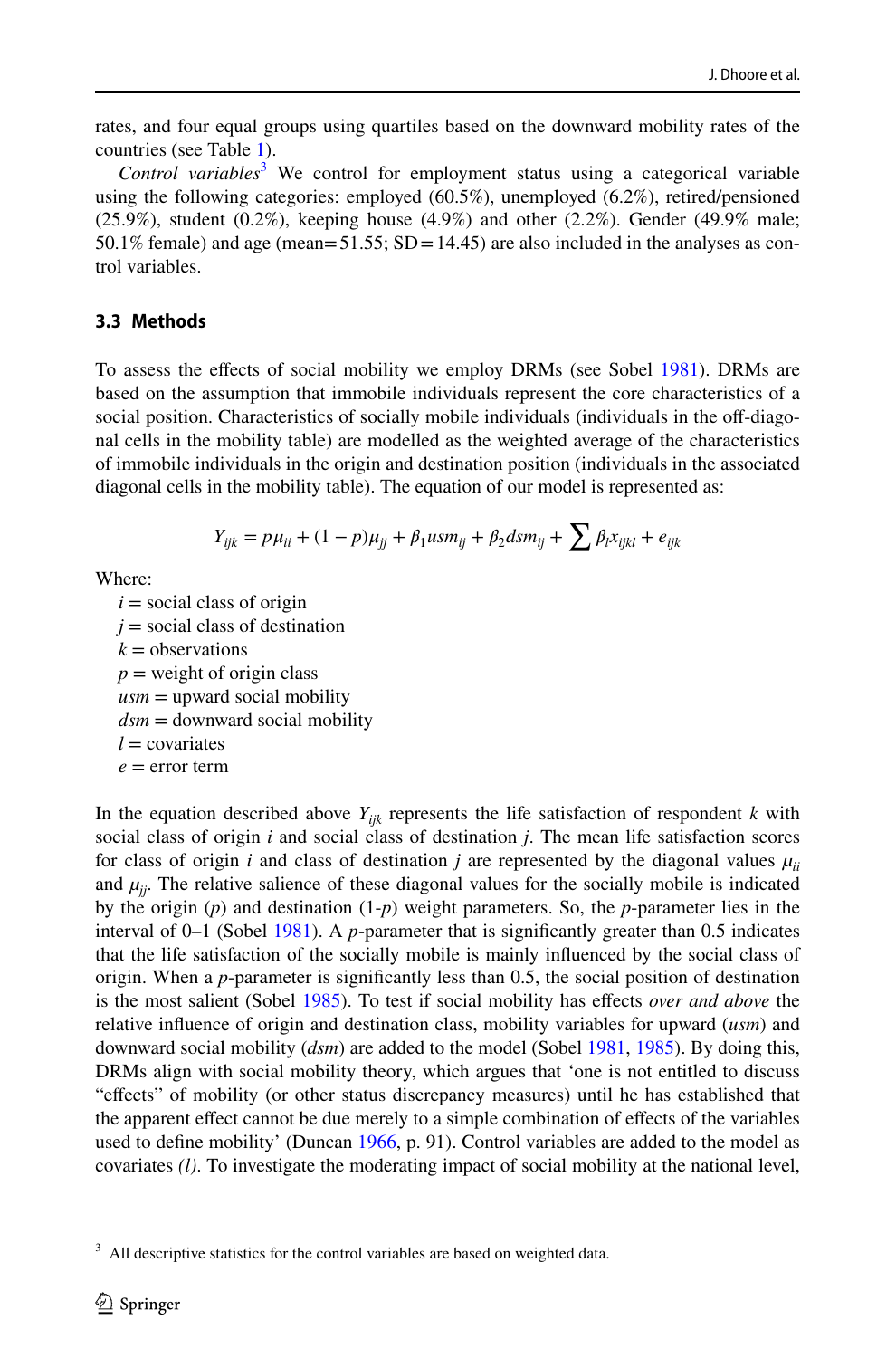| Country groups according to<br>downward mobility rates | Lowest quarter       | Second quarter    | Third quarter        | Highest quarter      |  |  |  |
|--------------------------------------------------------|----------------------|-------------------|----------------------|----------------------|--|--|--|
| Diagonal intercepts                                    |                      |                   |                      |                      |  |  |  |
| $\mu$ 11: Service class                                | $6.778(.151)$ ***    | $7.631(.139)$ *** | $7.935(.117)$ ***    | $6.894$ $(.137)$ *** |  |  |  |
| $\mu$ 22: Intermediate class                           | $6.638(.163)$ ***    | $7.398(.137)$ *** | $7.790(.123)$ ***    | $6.693$ $(.134)$ *** |  |  |  |
| $\mu$ 33: Working class                                | $6.121(.146)$ ***    | $7.008(.132)$ *** | $7.443$ $(.122)$ *** | $6.557$ $(.139)$ *** |  |  |  |
| Weight parameter                                       |                      |                   |                      |                      |  |  |  |
| Origin $(p)^a$                                         | .590(.195)           | .322(.214)        | .404(.199)           | .000(.431)           |  |  |  |
| Mobility effects $(Ref = \text{immodule})$             |                      |                   |                      |                      |  |  |  |
| Upward                                                 | .147(.117)           | .065(.107)        | .124(.080)           | .095(.106)           |  |  |  |
| Downward                                               | $-172(0.112)$        | $-008(.107)$      | .006(.082)           | $-022(0.101)$        |  |  |  |
| Country groups according to<br>upward mobility rates   | Lowest quarter       | Second quarter    | Third quarter        | Highest quarter      |  |  |  |
| Diagonal intercepts                                    |                      |                   |                      |                      |  |  |  |
| $\mu$ 11: Service class                                | $6.921(.140)$ ***    | $8.000(.113)$ *** | $6.292(.154)$ ***    | $7.826(.148)$ ***    |  |  |  |
| $\mu$ 22: Intermediate class                           | $6.640$ $(.142)$ *** | $7.825(.115)$ *** | $6.023$ $(.159)$ *** | $7.685(.150)$ ***    |  |  |  |
| $\mu$ 33: Working class                                | $6.384$ $(.136)$ *** | $7.545(.117)$ *** | $5.687(.155)$ ***    | $7.294$ $(.145)$ *** |  |  |  |
| Weight parameter                                       |                      |                   |                      |                      |  |  |  |
| Origin $(p)^a$                                         | .179(.287)           | .183(.239)        | .133(.243)           | .443(.201)           |  |  |  |
| Mobility effects $(Ref = \text{immodule})$             |                      |                   |                      |                      |  |  |  |
| Upward                                                 | .070(.115)           | .058(.084)        | .012(.120)           | .100(.089)           |  |  |  |
| Downward                                               | .086(.111)           | .083(.084)        | .001(.115)           | $-150(.094)$         |  |  |  |

<span id="page-10-0"></span>**Table 2** Parameter estimates from the diagonal reference model for dependent life satisfaction across countries categorized according to downward mobility rates and upward mobility rates

Analyses performed using SPSS 24; Weighted analyses; Selected age  $> =30$ ;  $a =$ none of the weight parameters are signifcantly diferent from 0.5 based on the 95% confdence interval; All models are controlled for gender, age, employment status and country dummies;  $p < .05$ ;  $\alpha p < .01$ ;  $\alpha p < .001$ 

we perform separate analyses for each of the country groups based on their mobility rates. Because individuals are clustered within countries, we include *n*-1 country dummies for each of the country groups. By incorporating these country fxed efects, the country level heterogeneity in average life satisfaction is accounted for.

## **4 Results**

In Table [2](#page-10-0) we provide the results of the DRMs for the countries categorized according to their upward and downward social mobility rates. The diagonal intercepts show that life satisfaction in Europe is clearly stratifed according to social class membership. A higher social class position corresponds with more life satisfaction in each of the country groups. This social class gradient is most pronounced in the countries that are in the lowest and second quarter according to their downward social mobility rates. For instance, for countries with low downward mobility rates, the score on life satisfaction for immobile individuals who are members of the service class is 6.778; for immobile individuals in the working class this score is 6.121.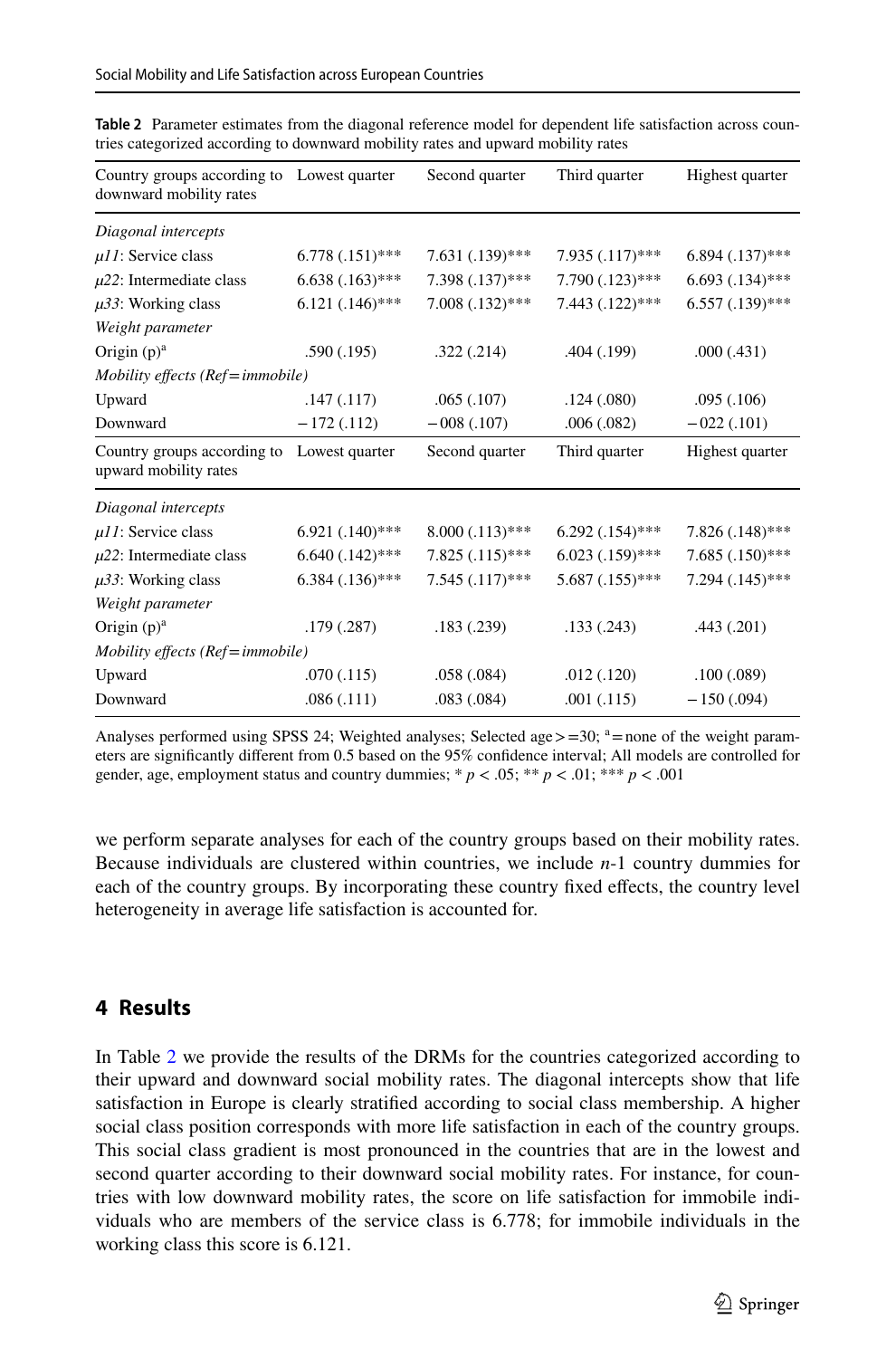The weight parameter of origin provides information about the extent to which the socially mobile refect the level of life satisfaction characteristic for their social position of origin and destination. For every country group the weight presented is not signifcantly diferent from 0.5. This means that socially mobile people experience levels of life satisfaction that are in between that of their origin and destination position. This is in line with the acculturation hypothesis (hypothesis 2). Thus, both social class of origin and destination appear to be of substantial importance for the life satisfaction of the socially mobile.

Next, we evaluate the parameters for upward and downward social mobility for each of the country groups. These parameters test if upward and downward social mobility are associated with life satisfaction in the diferent country groups. The results show that upward and downward mobility are not associated with life satisfaction in any of the country groups. This result provides evidence against the dissociative hypothesis (hypothesis 1). Based on these results we also have to reject the country-level hypotheses 3 and 4, as upward mobility and downward social class mobility are not associated with life satisfaction, regardless of the national upward and downward mobility rates.

So, in general, our results favour Blau's acculturation hypothesis: the socially mobile partly acculturate to the level of life satisfaction that is typical for the social position of destination. This result applies to each of the country groups.

### **5 Discussion**

In this article we investigated whether intergenerational social class mobility is associated with life satisfaction, and whether this relationship depends on the upward and downward social class mobility rates at the national level.

Our study provides some important fndings. We found that life satisfaction is clearly stratifed according to social class, with higher social class positions corresponding with greater satisfaction with life. Our results also showed that in Europe, both social class position of origin *and* destination afect a persons' life satisfaction. As such, our fndings endorse Blau's [\(1956](#page-13-2)) acculturation thesis, which states that people partly acculturate to the characteristics of their newly acquired social position, but also experience an enduring infuence of the social environment in which they were socialized during their childhood. The finding of acculturation processes in Europe reaffirms the evidence Houle [\(2011](#page-14-5)) found for the United States. The partial process of acculturation implies that the upwardly mobile do not fully beneft from the same advantages as those who are permanent members of the higher social classes, and that the downwardly mobile do not experience the same disadvantages as permanent members of the lower classes. The socially mobile still carry with them some of the advantages and disadvantages inherent to their social class position of origin.

In line with several previous studies (e.g., Präg and Richards [2018;](#page-15-3) Zang and de Graaf [2016;](#page-15-1) Zhao et al. [2017\)](#page-15-4), we do not fnd any evidence for efects of intergenerational social mobility *over and above* the effects of social class of origin and social class of destination. This contradicts Sorokin's [\(1927](#page-15-0)) picture of social mobility as a disruptive and detrimental event that has a dissociative efect on people. Thus, our fnding casts doubt on the tenability of the dissociative hypothesis. Our results suggest that Sorokin may have exaggerated the problems that are involved with the experience of social mobility, as we fnd that social class mobility is not associated with lower life satisfaction.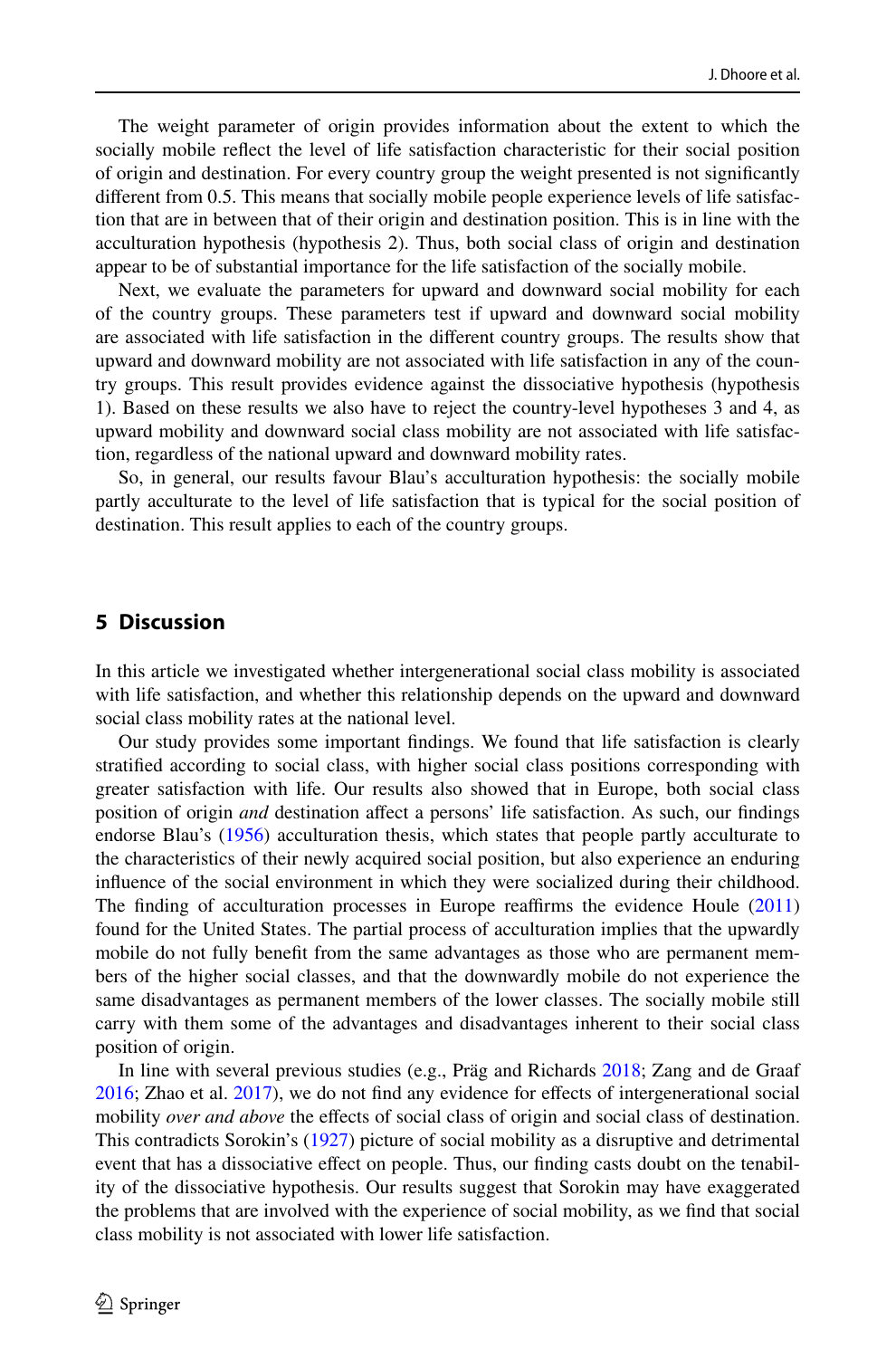Various scholars suggest that mobility rates at the national level will afect the experi-ence of social mobility (e.g., Germani [1966](#page-14-7); Goldthorpe [1987](#page-14-8); Kessin [1971\)](#page-14-9). We found no evidence for a moderating infuence of upward or downward mobility rates at the national level. Notice that we based our analyses on 44 diferent countries in which upward and downward social mobility varied to a considerable degree. However, we did not fnd any evidence of efects of social mobility, regardless of the national upward or downward social mobility rates. Therefore, our fndings disconfrm the claim that dissociative efects of social mobility will most likely occur when social mobility at the national level is low (see Germani [1966;](#page-14-7) Goldthorpe [1987;](#page-14-8) Kessin [1971\)](#page-14-9). Our fndings do not support the notion of dissociative efects of social mobility that are dependent upon national rates of social class mobility.

So, in contrast to the suggestions in the literature we found no evidence for the dissociative thesis or for a moderating infuence of social mobility at the national level. We provide three potential explanations for this lack of evidence. Firstly, both downward and upward social mobility may be sufficiently present in each and every country in Europe to diminish the dissociative consequences of social mobility. Our study showed that upward social mobility rates are fairly substantial in each country in our sample, and although downward social mobility rates are much lower than upward mobility rates, even these low rates may be sufficient to attenuate the dissociative effects of social mobility by reducing class differences and by providing social relationships for the socially mobile. Secondly, the context that afects people's experience of social mobility may not be situated at the country level. Potentially, mobility rates in more local contexts such as regions or neighborhoods are more relevant than the country context for the mobility experience, because they may be more visible for the socially mobile. Therefore, future research should move beyond our focus on the national context and should investigate other contexts that may afect the subjective experience of social mobility.

A third explanation for our lack of evidence for dissociative consequences of social mobility is that people may not be aware of their mobility trajectory. Research shows that individuals who have been defned as objectively mobile often do not perceive their mobility trajectory as such (Duru-Bellat and Kieffer [2008](#page-14-27); Kelley and Kelley [2009](#page-14-28)). However, scholars on mobility consequences often consider peoples' subjective perception of their social mobility trajectory to be an important factor via which social mobility afects individuals (Kelley and Kelley [2009](#page-14-28)). A lack of a subjective perception of mobility, for instance, may prevent social mobility from having dissociative efects. Future research would beneft from investigating the importance of subjectively defned social mobility for a person's well-being.

A limitation of this study is in the approach that has been used to allocate the origin family to social classes. For respondents who lived with their father and mother when they were 14 years old the EVS 2008 contains information on the occupation of the father but not on the occupation of the mother. Therefore, for these respondents, family of origin was classifed according to the class position of the occupation of the father. This is in line with the conventional approach within social stratifcation research to allocate the social class position of a family using the class of the male head of the family (see Erikson [1984;](#page-14-29) Goldthorpe [1983](#page-14-21)). From the perspective of the conventional approach, the social class position of the family is not related to the employment status and occupation of the female family member (Sørensen [1994](#page-15-14)). By applying this conventional approach of classes, our measure of social position of origin may not adequately measure the social class of origin of people. Several alternative approaches exist that take into account the positions of both partners of a couple. For instance, a possibility is to determine the position of the family of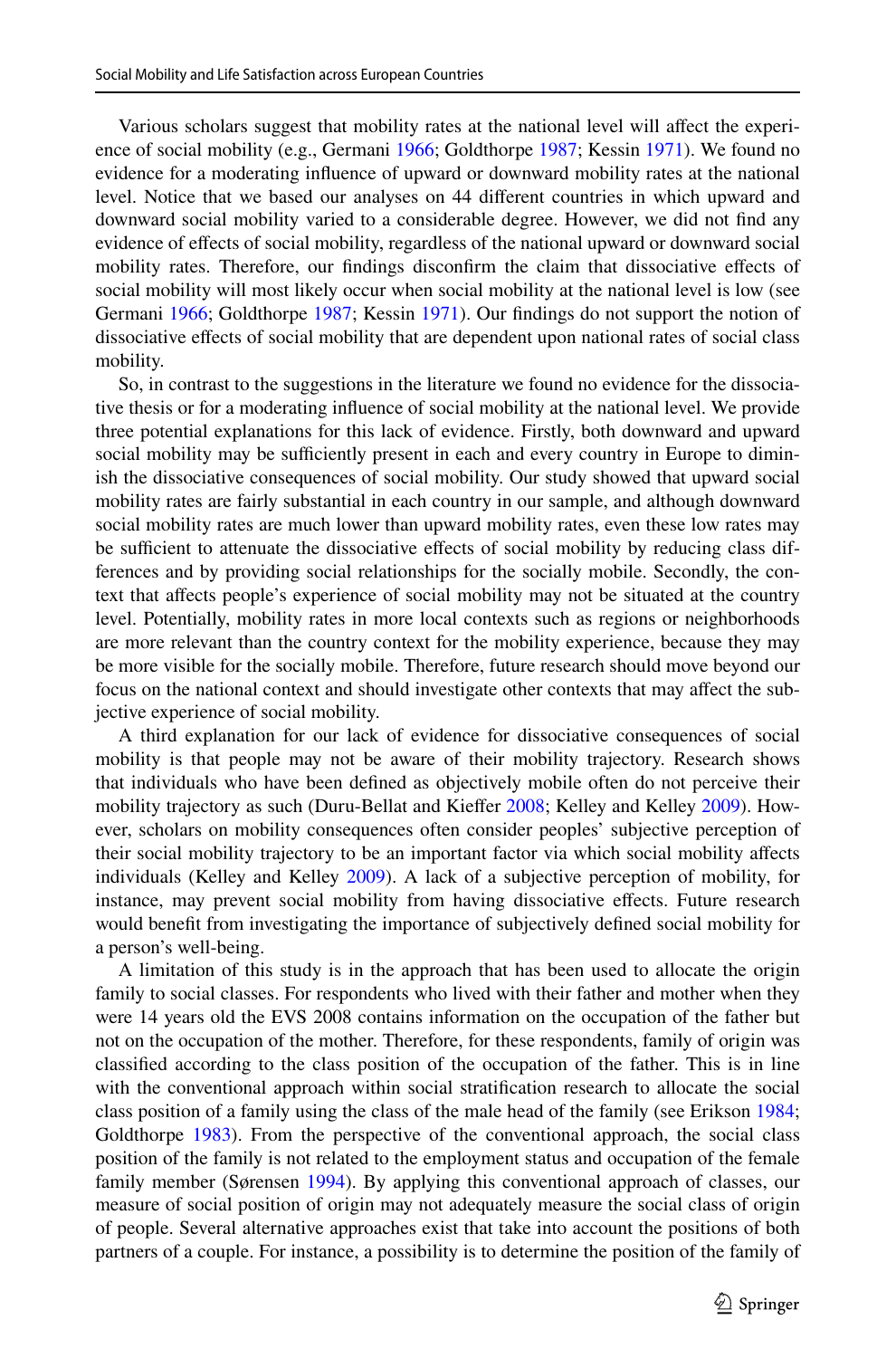origin by the position of the partner with the highest-level class, or to take the average of the positions of both partners (Erikson [1984\)](#page-14-29). These alternative approaches may potentially better grasp the social class position of origin. With our data, we are not able to empirically test these alternatives. However, in a study on educational mobility and dissociation in Belgium, Daenekindt ([2017\)](#page-13-1) fnds no diferent conclusions based on these alternative approaches of social position, compared with the conventional approach.

In this article we contributed to existing research on social mobility and well-being by adding a comparative, macro-sociological perspective to the analysis of the efects of social mobility. More specifcally, we explored the efects of the rates of upward and downward social mobility at the national level. Rather than diferences, our study highlighted similarities in the mobility experience across Europe. Social mobility involves a process of partial acculturation to the destination class, no matter what the national social mobility rates are. We endorse Houle's ([2011\)](#page-14-5) argument that evidence for processes of acculturation is an important fnding in research on social mobility efects. Our confrmation of the acculturation hypothesis provides evidence for the complex way in which distinct contexts of socialization affect the well-being of the socially mobile.

**Funding** This research was supported by a grant from the Special Research Fund of Ghent University.

### **Compliance with Ethical Standards**

**Confict of interest** The authors declare that they have no confict of interest.

### **References**

- <span id="page-13-9"></span>Andrews, F. M., & Withey, S. B. (1976). *Social indicators of well-being: Americans' perceptions of life quality*. New York: Plenum Press.
- <span id="page-13-3"></span>Ashford, S. (1990). Upward mobility, status inconsistency, and psychological health. *Journal of Social Psychology, 130*(1), 71–76.
- <span id="page-13-2"></span>Blau, P. M. (1956). Social mobility and interpersonal relations. *American Sociological Review, 21*(3), 290–295.
- <span id="page-13-8"></span>Brislinger, E., de Nijs Bik, E., Harzenetter, K., Hauser, K., Kampmann, J., Kurti, D., et al. (2011). *European values study 2008: Project and data management (GESIS-Technical Reports, 2011/14)*. Cologne: GESIS - Leibniz-Institut für Sozialwissenschaften.
- <span id="page-13-10"></span>Crompton, R. (1998). *Class and stratifcation: An introduction to current debates* (2nd ed.). Cambridge: Polity Press.
- <span id="page-13-1"></span>Daenekindt, S. (2017). The experience of social mobility: Social isolation, utilitarian individualism, and social disorientation. *Social Indicators Research, 133*(1), 15–30.
- <span id="page-13-5"></span>Daenekindt, S., & Roose, H. (2013). A mise-en-scene of the shattered habitus: The effect of social mobility on aesthetic dispositions towards flms. *European Sociological Review, 29*(1), 48–59.
- <span id="page-13-6"></span>Daenekindt, S., & Roose, H. (2014). Social mobility and cultural dissonance. *Poetics, 42,* 82–97.
- <span id="page-13-4"></span>Daenekindt, S., van der Waal, J., & de Koster, W. (2018). Social mobility and political distrust: Cults of gratitude and resentment? *Acta Politica*, *53*(2), 269–282.
- <span id="page-13-7"></span>de Graaf, N. D., Nieuwbeerta, P., & Heath, A. (1995). Class mobility and political preferences: individual and contextual efects. *American Journal of Sociology, 100*(4), 997–1027.
- <span id="page-13-0"></span>Diener, E., Suh, E. M., Lucas, R. E., & Smith, H. L. (1999). Subjective well-being: Three decades of progress. *Psychological Bulletin, 125*(2), 276–302.
- <span id="page-13-11"></span>Duke, V., & Edgell, S. (1987). The operationalisation of class in British sociology: Theoretical and empirical considerations. *British Journal of Sociology, 38*(4), 445–463.
- <span id="page-13-12"></span>Duncan, O. D. (1966). Methodological issues in the analysis of social mobility. In N. J. Smelser & S. M. Lipset (Eds.), *Social structure and mobility in economic development* (pp. 51–97). Chicago: ALDINE Publishing Company.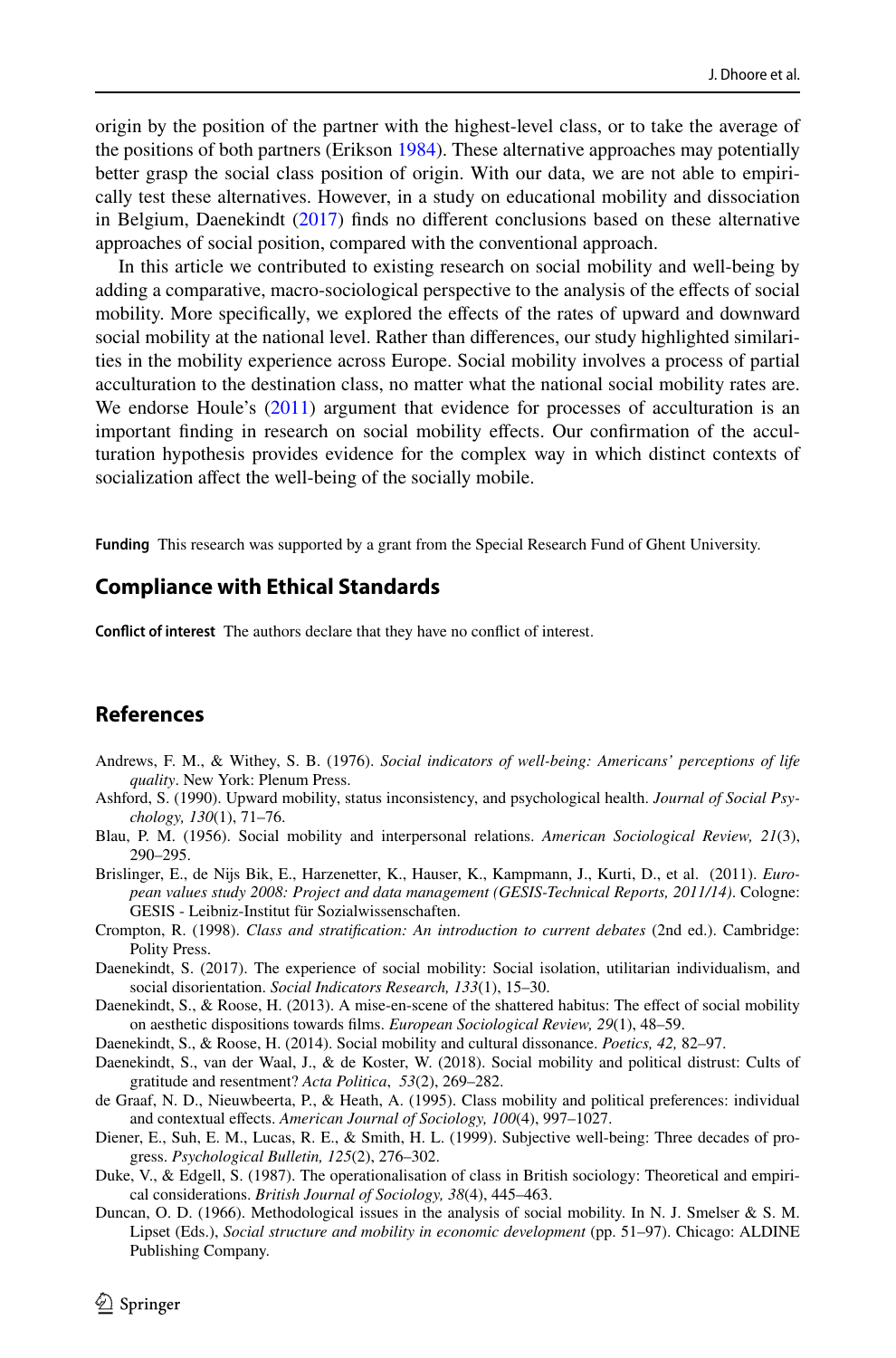- <span id="page-14-27"></span>Duru-Bellat, M., & Kiefer, A. (2008). Objective/subjective: The two facets of social mobility. *Sociologie du Travail, 50,* 1–18.
- <span id="page-14-2"></span>Ellis, R. A., & Lane, W. C. (1967). Social mobility and social isolation: A test of Sorokin's dissociative hypothesis. *American Sociological Review, 32*(2), 237–253.
- <span id="page-14-29"></span>Erikson, R. (1984). Social class of men, women and families. *Sociology, 18*(4), 500–514.
- <span id="page-14-18"></span>Erikson, R., & Goldthorpe, J. H. (1985). Are American rates of social mobility exceptionally high? New evidence on an old issue. *European Sociological Review, 1*(1), 1–22.
- <span id="page-14-17"></span>Erikson, R., & Goldthorpe, J. H. (1992). *The constant fux: A study of class mobility in industrial societies*. Oxford: Clarendon Press.
- <span id="page-14-22"></span>Erikson, R., Goldthorpe, J. H., & Portocarero, L. (1979). Intergenerational class mobility in three Western European societies: England, France and Sweden. *British Journal of Sociology, 30*(4), 415–441.
- <span id="page-14-23"></span>Evans, G. (1992). Testing the validity of the goldthorpe class schema. *European Sociological Review, 8*(3), 211–232.
- <span id="page-14-24"></span>Evans, G., & Mills, C. (1998). Identifying class structure: A latent class analysis of the criterion-related and construct validity of the goldthorpe class schema. *European Sociological Review, 14*(1), 87–106.
- <span id="page-14-20"></span>EVS (2016): European values study 2008: Integrated dataset (EVS 2008). GESIS data archive, Cologne. ZA4800 Data fle Version 4.0.0. <https://doi.org/10.4232/1.12458>.
- <span id="page-14-13"></span>Friedman, S. (2016). Habitus clivé and the emotional imprint of social mobility. *The Sociological Review, 64*(1), 129–147.
- <span id="page-14-16"></span>Ganzeboom, H. B., De Graaf, P. M., & Treiman, D. J. (1992). A standard international socio-economic index of occupational status. *Social Science Research, 21*(1), 1–56.
- <span id="page-14-25"></span>Ganzeboom, H. B. G., & Treiman, D. J. (1996). Internationally comparable measures of occupational status for the 1988 international standard classifcation of occupations. *Social Science Research, 25*(3), 201–239.
- <span id="page-14-7"></span>Germani, G. (1966). Social and political consequences of mobility. In N. J. Smelser & S. M. Lipset (Eds.), *Social structure and mobility in economic development* (pp. 364–394). Chicago: ALDINE Publishing Company.
- <span id="page-14-21"></span>Goldthorpe, J. H. (1983). Women and class analysis: In defence of the conventional view. *Sociology, 17*(4), 465–488.
- <span id="page-14-15"></span>Goldthorpe, J. H. (1985). Soziale Mobilität und Klassenbildung: Zur Erneuerung einer Tradition soziologischer Forschung. In H. Strasser & J. H. Goldthorpe (Eds.), *Die Analyse sozialer Ungleichheit: Kontinuität, Erneuerung, Innovation* (pp. 174–204). Opladen: Westdeutscher Verlag.
- <span id="page-14-8"></span>Goldthorpe, J. H. (1987). *Social mobility and class structure in modern Britain* (2nd ed.). Oxford: Clarendon Press.
- <span id="page-14-4"></span>Hadjar, A., & Samuel, R. (2015). Does upward social mobility increase life satisfaction? A longitudinal analysis using British and Swiss panel data. *Research in Social Stratifcation and Mobility, 39,* 48–58.
- <span id="page-14-3"></span>Headey, B., Kelley, J., & Wearing, A. (1993). Dimensions of mental health: Life satisfaction, positive afect, anxiety and depression. *Social Indicators Research, 29*(1), 63–82.
- <span id="page-14-11"></span>Hollingshead, A. B., Ellis, R., & Kirby, E. (1954). Social mobility and mental illness. *American Sociological Review, 19*(5), 577–584.
- <span id="page-14-5"></span>Houle, J. N. (2011). The psychological impact of intragenerational social class mobility. *Social Science Research, 40*(3), 757–772.
- <span id="page-14-6"></span>Houle, J. N., & Martin, M. A. (2011). Does intergenerational mobility shape psychological distress? Sorokin revisited. *Research in Social Stratifcation and Mobility, 29*(2), 193–203.
- <span id="page-14-10"></span>Jackman, M. R. (1972). Social mobility and attitude toward the political system. *Social Forces, 50*(4), 462–472.
- <span id="page-14-28"></span>Kelley, S., & Kelley, C. G. E. (2009). Subjective social mobility: Data from 30 nations. In M. Haller, R. Jowell, & T. W. Smith (Eds.), *Charting the globe: The international social survey programme 1984– 2009* (pp. 106–124). New York: Routledge.
- <span id="page-14-9"></span>Kessin, K. (1971). Social and psychological consequences of intergenerational occupational mobility. *American Journal of Sociology, 77*(1), 1–18.
- <span id="page-14-19"></span>Kingston, P. W. (2000). *The classless society*. California: Stanford University Press.
- <span id="page-14-14"></span>Lubrano, A. (2004). *Limbo: Blue-collar roots, white-collar dreams*. New Jersey: John Wiley & Sons.
- <span id="page-14-0"></span>Marshall, G., & Firth, D. (1999). Social mobility and personal satisfaction: evidence from ten countries. *British Journal of Sociology, 50*(1), 28–48.
- <span id="page-14-26"></span>Marshall, G., Roberts, S., & Burgoyne, C. (1996). Social class and underclass in Britain and the USA. *British Journal of Sociology, 47*(1), 22–44.
- <span id="page-14-12"></span>Missinne, S., Daenekindt, S., & Bracke, P. (2015). The social gradient in preventive healthcare use: what can we learn from socially mobile individuals? *Sociology of Health & Illness, 37*(6), 823–838.
- <span id="page-14-1"></span>Myers, D. G., & Diener, E. (1995). Who is happy? *Psychological Science, 6*(1), 10–19.